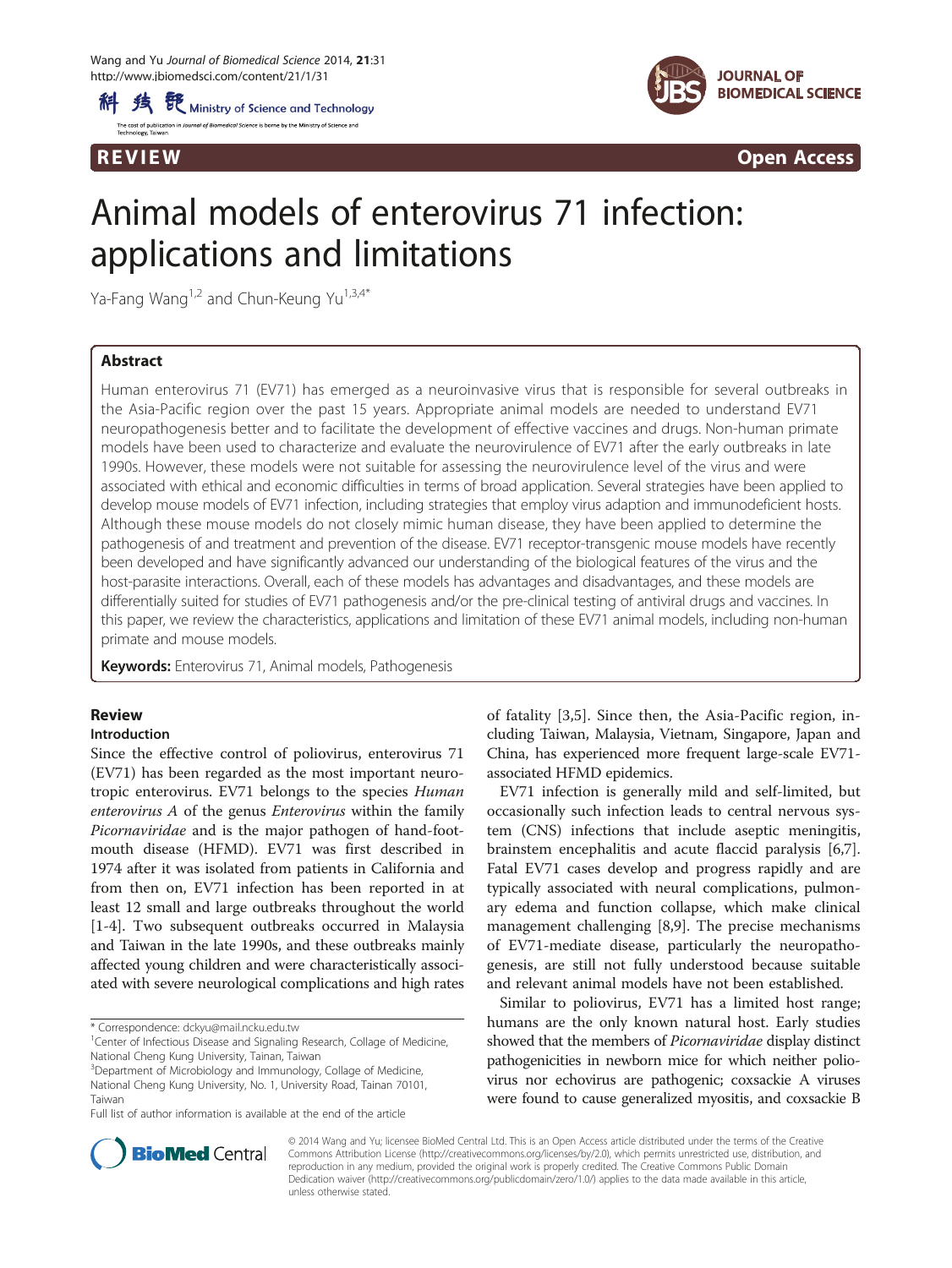viruses were found to induce myocarditis [\[10,11](#page-8-0)]. Soon after the discovery of EV71, experimental EV71 infections were reported in neonatal mice [[12](#page-8-0),[13](#page-8-0)] and cynomolgus monkeys [\[14\]](#page-8-0). However, EV71 experimental infection models were not established until the severe outbreaks in the Asia-Pacific region around the late 1990s [[6](#page-7-0)[,15](#page-8-0)].

Experimental models of EV71 infection, including murine and non-human primate models, have been developed as alternative means to determine the pathogenesis of and treatments and preventions for the diseases caused by this virus. Indeed, works based on these models have advanced our knowledge of EV71 infection and disease, and most importantly, have accelerated the development of EV71 vaccines. In this review, we discuss these animal models and emphasize their applications and limitations (summarized in Table [1\)](#page-2-0).

## Clinical features of EV71 infection in humans

Like other types of enteroviral infections, EV71 infection may cause persistent fever, diarrhea, rashes, aseptic meningitis and encephalitis, usually without life-threatening manifestations [\[3](#page-7-0)[,16](#page-8-0)]. The majority of infected children have asymptomatic and self-limiting infections. Mild cases are characterized by upper respiratory tract infection and cutaneous diseases such as HFMD and herpangina. The illness is characterized by 3–4 days of fever and the development of a vesicular enanthem on the hands, feet and buttocks and herpangina that involves popular lesions on the mucosa of the anterior pillars of Fauces [[7\]](#page-7-0). However, potentially life-threatening neurological and systemic complications, such as brain stem encephalitis, acute flaccid paralysis, autonomic nervous system dysregulation and pulmonary edema, are of the greatest clinical and public concern [\[3](#page-7-0),[17-20](#page-8-0)].

# Animal models used for the study of EV71 tropism and pathogenesis

## a. Non-human primate models

Early studies showed that non-human primates, including cynomolgus, rhesus and green monkeys, are susceptible to EV71 infection [\[12,14,21\]](#page-8-0). Non-human primate models have been used to evaluate and characterize the neurovirulence of EV71 since the outbreaks of the late 1990s. Similar to the neurological manifestations in humans, cynomolgus monkeys display both pyramidal tract signs (flaccid paralysis) and extrapyramidal tract signs (including tremor and ataxia) with a broad viral antigen distribution that involves the spinal cord, brainstem, cerebellar cortex, dentate nuclei and cerebrum following intraspinal and intravenous inoculation of EV71 [\[22](#page-8-0),[23\]](#page-8-0). The neuropathological features are highly consistent with those observed in humans with severe EV71 encephalitis at autopsy [\[5](#page-7-0),[18,24-26\]](#page-8-0), which is indicative of the similarity of the susceptibilities of human

and cynomolgus monkey CNS tissues to EV71. EV71 exhibits a wider neurotropism than does poliovirus in cynomolgus monkeys, and wild-type strains, including those isolated from patients with fatal encephalitis or hand, foot, and mouth disease (HFMD), exhibit no marked differences with respect to neurovirulence after infection; thus, this monkey species may not be suitable for assessing the neurovirulence level of the virus [[22,23](#page-8-0)]. Additionally, the clinical manifestations in cynomolgus monkeys are not correlated with those in patients. The monkeys do not manifest cutaneous lesions or develop pulmonary edema, although they have brainstem lesions [\[22,23\]](#page-8-0). Pulmonary edema has been reported to be frequently associated with fatal EV71 infection in children and is considered to be related to the damage to the brainstem [[4,5](#page-7-0)[,27,28\]](#page-8-0).

Cynomolgus monkeys have been used to identify the molecular determinants of EV71. EV71 mutant strains derived from the prototype BrCr strain, which contains mutations in the 5′ non-translated region (NTR), 3D polymerase and 3′ NTR, exhibit attenuated neurovirulence with a limited viral spread in the CNSs of monkeys [[29\]](#page-8-0). Furthermore, this attenuated EV71 strain may be an effective vaccine as it is able to induce a broad spectrum of neutralizing antibody responses against different genotypes of EV71 [\[30](#page-8-0)].

Zhang et al. [[31](#page-8-0)] reported another non-human primate model involving adult rhesus monkeys. After inoculation with an EV71 clinical isolate (EV71/FY-23) intracerebrally, intravenously, orally (in drinking water) or intratracheally, monkeys develop CNS infections and neuronal impairment with extra-neuronal pathological changes that are confined to the lung tissues (i.e., cellular infiltration and tissue damage) and are not present in the pancreas and spleen where high viral loads are detected. Additionally, the infected-animals do not develop vesicular lesions on the skin and exhibit neither reduced muscle tension in the limbs nor typical neurological symptoms. These results suggest that, in addition to neurotropism, EV71 also elicits respiratory tract tropism in rhesus monkeys; these observations contrast with those based on cynomolgus monkeys and mice. This adult rhesus monkey model presents with all of the infectious and pathogenic processes of a systemic EV71 infection and reveals the clinical manifestations, kinetics of viremia, viral loads in the neuronal and extra-neuronal tissues, immune responses and histopathological changes. Interestingly, intracerebral inoculation induces pulmonary edema and hemorrhages around the hilum of the lung in half of the monkeys. Although it is not known whether the pulmonary edema results from a viral cytolytic effect in the lungs or is a consequence of CNS damage and inflammatory reactions, this adult rhesus monkey model is the first system to show that human EV71 can induce pulmonary edema in a nonnatural host.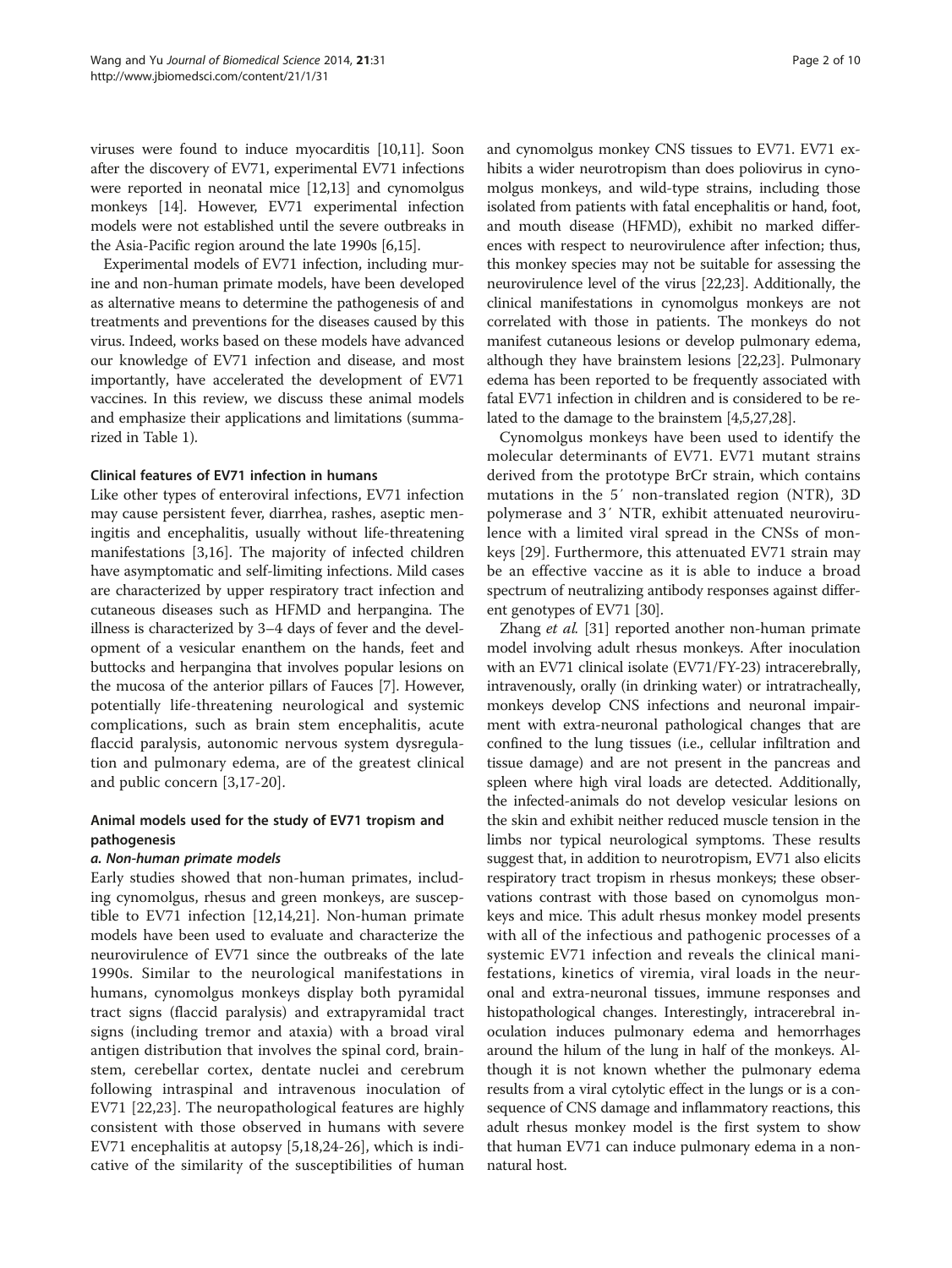| Animal                              | Virus strain                                                                                              | Infection route/dose                                                                                                                                       | Clinical manifestation of animals and viral<br>replication sites                                                                                                                                                                                                                                                                                                                                                                               | Ref. No.      |
|-------------------------------------|-----------------------------------------------------------------------------------------------------------|------------------------------------------------------------------------------------------------------------------------------------------------------------|------------------------------------------------------------------------------------------------------------------------------------------------------------------------------------------------------------------------------------------------------------------------------------------------------------------------------------------------------------------------------------------------------------------------------------------------|---------------|
| Non-human primates                  |                                                                                                           |                                                                                                                                                            |                                                                                                                                                                                                                                                                                                                                                                                                                                                |               |
| Cynomolgus monkey                   | Clinical isolates and<br>prototype BrCr                                                                   | i.s./10 $^{6}$ CCID <sub>50</sub><br>i.v./10 <sup>5.5</sup> to 10 <sup>7</sup> TCID <sub>50</sub>                                                          | The monkeys developed neurological<br>manifestations including both pyramidal and<br>extrapyramidal tract signs, such as flaccid<br>paralysis, tremor and ataxia. The virus<br>replicated in the spinal cord, brainstem,<br>cerebella and cerebrum. EV71 had a wider<br>neurotropism than that of polioviruses.                                                                                                                                | 19,20,27,28   |
| Rhesus monkey, adult<br>and neonate | Clinical isolate<br>(FY-23, C4 genotype)                                                                  | i.c., i.v./10 $^{6.5}$ CCID <sub>50</sub>                                                                                                                  | The infected adult monkeys developed CNS<br>infection and neuron impairment with<br>extra-neuronal pathological changes confined<br>to the lung tissues and not the pancreas and<br>spleen, where high viral loads were detected.                                                                                                                                                                                                              | 2,29,30       |
|                                     |                                                                                                           | i.t./ $10^{4.5}$ CCID <sub>50</sub><br>oral/10 <sup>6.5</sup> CCID <sub>50</sub> twice                                                                     | In neonate monkeys, HFMD-liked papules and<br>vesicles were found on the limbs and in the<br>mouth after intratracheal infection. However,<br>the typical neurological complication was not<br>observed. High viral titers were transiently<br>detected in the brown adipose tissue, skeletal<br>muscle and CNS.                                                                                                                               |               |
| Mice - immunocompetent              |                                                                                                           |                                                                                                                                                            |                                                                                                                                                                                                                                                                                                                                                                                                                                                |               |
| ICR, 1- to 14-day-old               | Mouse-adapted EV71 strain<br>(MP4, C2 genotype)                                                           | oral/5 $\times$ 10 <sup>6</sup> pfu<br>i.m./5 $\times$ 10 <sup>3</sup> pfu                                                                                 | The mice developed rear limb paralysis (with<br>massive and widespread necrotizing myositis)<br>and neuropathologies (with neuronal loss and<br>apoptosis) in the spinal cord and brainstem<br>before death. The spinal cord, brain and<br>muscle were the major organs for virus<br>replication in the late phase of infection.<br>Retrograde axonal transport in neurons might<br>represent the major transmission route of<br>EV71 in mice. | 7,13,36,38,39 |
|                                     |                                                                                                           | i.c./5 $\times$ 10 <sup>4</sup> pfu                                                                                                                        |                                                                                                                                                                                                                                                                                                                                                                                                                                                |               |
| BALB/c, 1- to 7-day-old             | Mouse-adapted strain<br>(MP-26 M)                                                                         | i.c. $/3.4 \times 10^4$ TCID <sub>50</sub><br>i.m./3.4 $\times$ 10 <sup>3</sup> TCID <sub>50</sub><br>i.p./3.4 $\times$ 10 <sup>4</sup> TCID <sub>50</sub> | The mice developed limb paralysis followed<br>by death after MP-26 M infection. Skeletal<br>muscle displayed severe necrotizing myositis<br>and contained a high viral load. Viruses were<br>also isolated from the blood, hearts, livers,<br>spleens and brains of infected mice. The VP1<br>mutation (G145E) alone was sufficient to increase<br>the virulence of the virus in mice.                                                         | 33            |
| ICR, 2-week-old                     | Mouse-adapted strain<br>(MAVs, B3 genotype)                                                               | i.c., i.p., s.c., oral/10 <sup>5</sup><br>CCID <sub>50</sub><br>i.m./3 $\times$ 10 <sup>5</sup> CCID <sub>50</sub>                                         | The mice developed paralysis followed by<br>death after i.c., i.p., s.c. and i.m. administration<br>but not after oral inoculation of the virus.<br>The highest viral titers were detected in<br>the skeletal muscle, spleen and spinal cord.<br>The virus might enter the CNS via peripheral<br>motor nerves after skeletal muscle infection.                                                                                                 | 37            |
| ICR, 1-day-old                      | Mouse muscle-adapted strain<br>(Fuyang-0805a, C4 genotype)                                                | i.p./10 $5$ TCID <sub>50</sub>                                                                                                                             | The Fuyang-0805a strain showed strong<br>myotropism and induced severe necrotizing<br>myositis in both skeletal and cardiac muscles.<br>The virus was detected in the muscle, heart and<br>intestines.                                                                                                                                                                                                                                         | 42            |
| Mice - immunodeficiency             |                                                                                                           |                                                                                                                                                            |                                                                                                                                                                                                                                                                                                                                                                                                                                                |               |
| NOD/SCID,<br>3- to 4-week old       | NOD/SCID mouse-adapted strain<br>(EV71(NOD/SCID), B1 genotype)                                            | i.c./10 $^6$ CCID <sub>50</sub>                                                                                                                            | The infected mice showed paralysis of the<br>hind limbs. Viral RNA was first detected in the<br>CNS and serum and then high copy numbers<br>were detected in the heart, skeletal muscle<br>and spinal cord.                                                                                                                                                                                                                                    | 34            |
| AG129, 10-week-old                  | A129 and AG129 mouse-adapted i.p./5.2 $\times$ 10 <sup>4</sup> TCID <sub>50</sub><br>strain (B2 genotype) |                                                                                                                                                            | The infected AG129 mice but not A129 mice<br>developed limb paralysis, eye irritation, loss of<br>balance and control of movements and<br>exhibited high mortality.                                                                                                                                                                                                                                                                            | 43            |

# <span id="page-2-0"></span>Table 1 Enterovirus 71 animal models for pathogenesis studies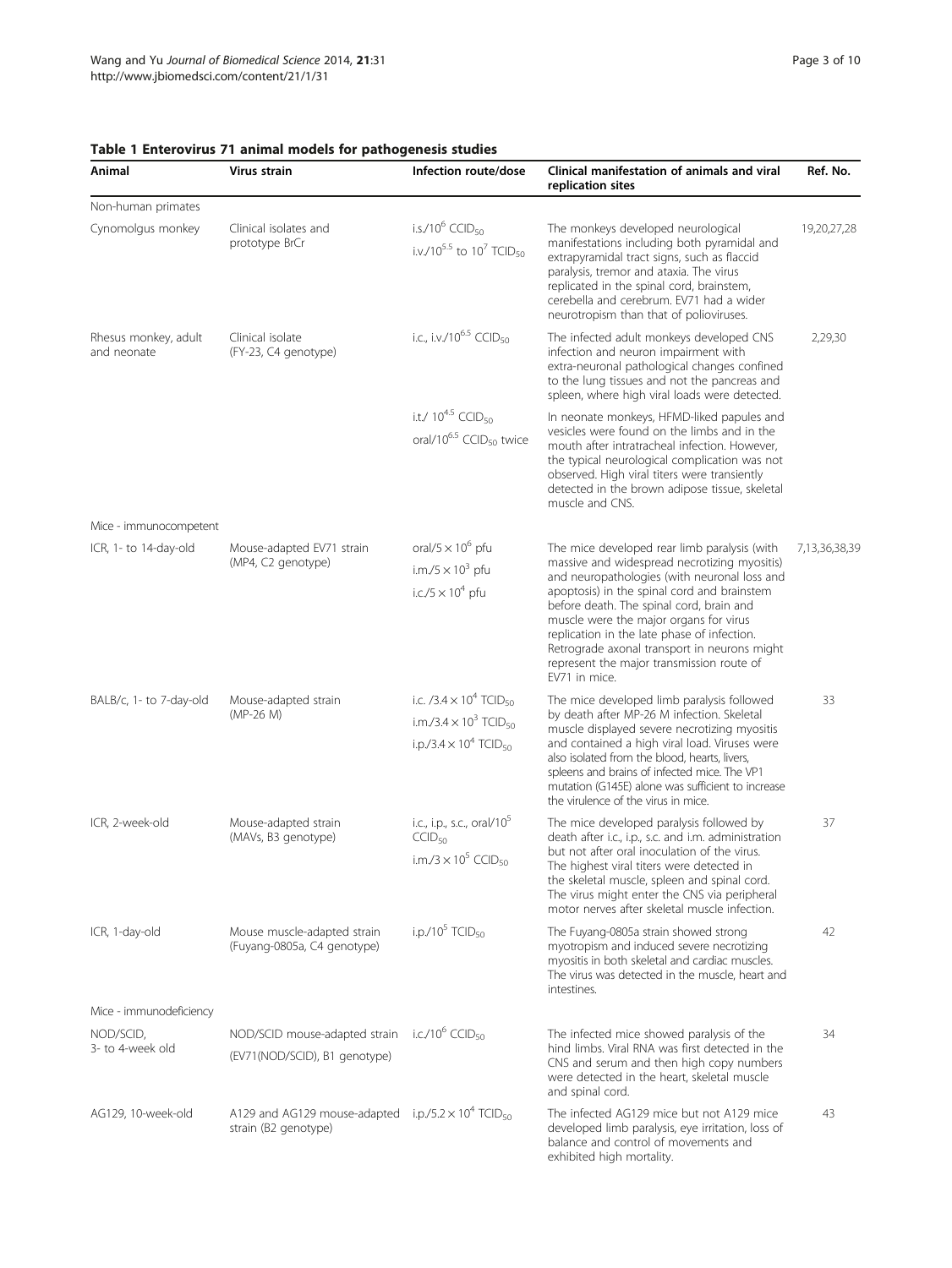| AG129, 2-week-old        | Clinical isolate<br>(5865/SIN/00009, B4 genotype)                                               | $i$ .p./10 $6$ pfu                                             | The infected mice displayed progressive limb                                                                                                                                                                                                                                                                                                                                                                                                                               | 32 |
|--------------------------|-------------------------------------------------------------------------------------------------|----------------------------------------------------------------|----------------------------------------------------------------------------------------------------------------------------------------------------------------------------------------------------------------------------------------------------------------------------------------------------------------------------------------------------------------------------------------------------------------------------------------------------------------------------|----|
|                          |                                                                                                 | oral/10 $^7$ pfu                                               | paralysis before death. The virus accumulated in<br>the CNS and resulted in massive damage in the<br>limb muscles, brainstem and anterior horn of<br>spinal cord. Low viral particles in the limbs after<br>oral inoculation indicated that the paralysis was<br>a consequence of EV71 neuroinvasion.                                                                                                                                                                      |    |
| Gerbils, 21-day-old      | Clinical isolate<br>(EV71/58301, C4 genotype)                                                   | i.p./10 <sup>5</sup> TCID <sub>50</sub>                        | The infected animals developed neurological<br>disorders such as hind limb paralysis,<br>slowness, and ataxia before death.<br>Significantly high viral titers were detected in<br>the spinal cord, brainstem and skeletal muscle.                                                                                                                                                                                                                                         | 44 |
| Transgenic mice          |                                                                                                 |                                                                |                                                                                                                                                                                                                                                                                                                                                                                                                                                                            |    |
| PSGL-1, 10-day-old       | Clinical isolates C4 genotype and<br>Mouse muscle-adapted strain<br>(Fuyang-0805a, C4 genotype) | i.p./10 $8$ TCID <sub>50</sub>                                 | The transgenic mice were only susceptible to<br>a mouse muscle-adapted EV71 strain and not<br>the EV71 clinical isolates and exhibited severe<br>symptoms that were comparable to those of<br>the wild-type mice upon EV71 infection. High<br>viral titers were detected in the muscle, spinal<br>cord and brain after mouse-adapted virus<br>infection. This study concluded that human<br>PSGL-1 alone was not sufficient to provoke<br>the infectivity of EV71 in mice. | 50 |
| SCARB2, 1- to 14-day-old | Clinical isolates, C2, C4, B4 and<br>B5 genotypes and CA16                                      | s.c./ $3 \times 10^4$ to $10^6$ pfu                            | EV71 B genotypes were capable of inducing<br>HFMD-like lesions and neurological disease<br>with limb paralysis in 1-day-old but not<br>transgenic mice older than 2 weeks of age. In<br>contrast, 7- and 14-day-old but not 21-day-old<br>transgenic mice were more susceptible to the<br>C genotypes of EV71 and coxsackievirus A16<br>and exhibited more severe CNS diseases, limb<br>paralysis and death than did the non-<br>transgenic mice.                          | 52 |
| SCARB2, 3-week-old       | Clinical isolates (Isehara/Japan/99,<br>C genotype)                                             | i.c., i.v., i.p., oral/ $10^4$ to<br>$10^6$ TCID <sub>50</sub> | The transgenic mice displayed ataxia, paralysis<br>and death. The CNS, including the spinal cord,<br>brainstem, cerebellum, cerebrum,<br>hypothalamus and thalamus, was the major<br>replication site for the virus.                                                                                                                                                                                                                                                       | 35 |

#### Table 1 Enterovirus 71 animal models for pathogenesis studies (Continued)

i.s.: intraspinal; i.v.: intravenous; i.c.: intracranial/intracerebral; i.t.: intratracheally; i.p.: intraperitoneal; s.c.; subcutaneous.

Hand, foot, and mouth disease-like papules and vesicles are formed on the limbs and in the mouths of 1- to 1.5-month-old neonatal rhesus monkeys after EV71 infection through the intratracheal route [\[9](#page-8-0)]. Both the brown adipose tissue and skeletal muscle of the infected monkeys contain large amounts of virus, which suggests that these tissues are the primary target sites of viral replication. Similar to that observed in adult rhesus monkeys, the major inflammatory response is found in the tracheas and lungs of the neonates. In contrast to the cynomolgus monkeys, the typical neurological complications, including flaccid paralysis and ataxia, are not observed in the neonates, although both the medulla oblongata and thalamus contain very high virus titers and display neuropathological lesions. Additionally, the monkeys do not display the clinical symptoms (i.e., serious encephalomyelitis and respiratory failure) that are frequently present in severe human cases. Neonatal rhesus monkeys seem to be a relevant model for EV71-induced HFMD. Subsequent studies have shown that this neonatal

monkey model was feasible for evaluating the efficacy of an inactivated EV71 vaccine [\[32](#page-8-0)].

## b. Mouse models

b.1. Mouse-adaptation models In agreement with early studies [[12,13](#page-8-0)], we confirmed that neonatal mice are susceptible to an EV71 clinical isolate (EV71/Tainan/4643/98, GenBank accession number AF304458) [\[33](#page-8-0)]. In the course of the development of a mouse model for EV71, we realized that the mice exhibited an age-dependent susceptibility to EV71 infection. Mice older than 14 days of age were resistant to infection with EV71 clinical isolates regardless of the inoculation route. Specifically, neither symptoms nor mortality were observed in the 3- to 6-week-old BALB/c, C3H/HeN or ICR mice after inoculation with the EV7/4643 strain (4.7  $\times$  10<sup>9</sup> pfu/ml; via through intracranial, intravenous, intraperitoneal, or oral routes; Y. F. Wang and C. K. Yu, unpublished observation). This agedependent susceptibility to EV71 has been subsequently confirmed in numerous mouse models [\[34-37](#page-8-0)].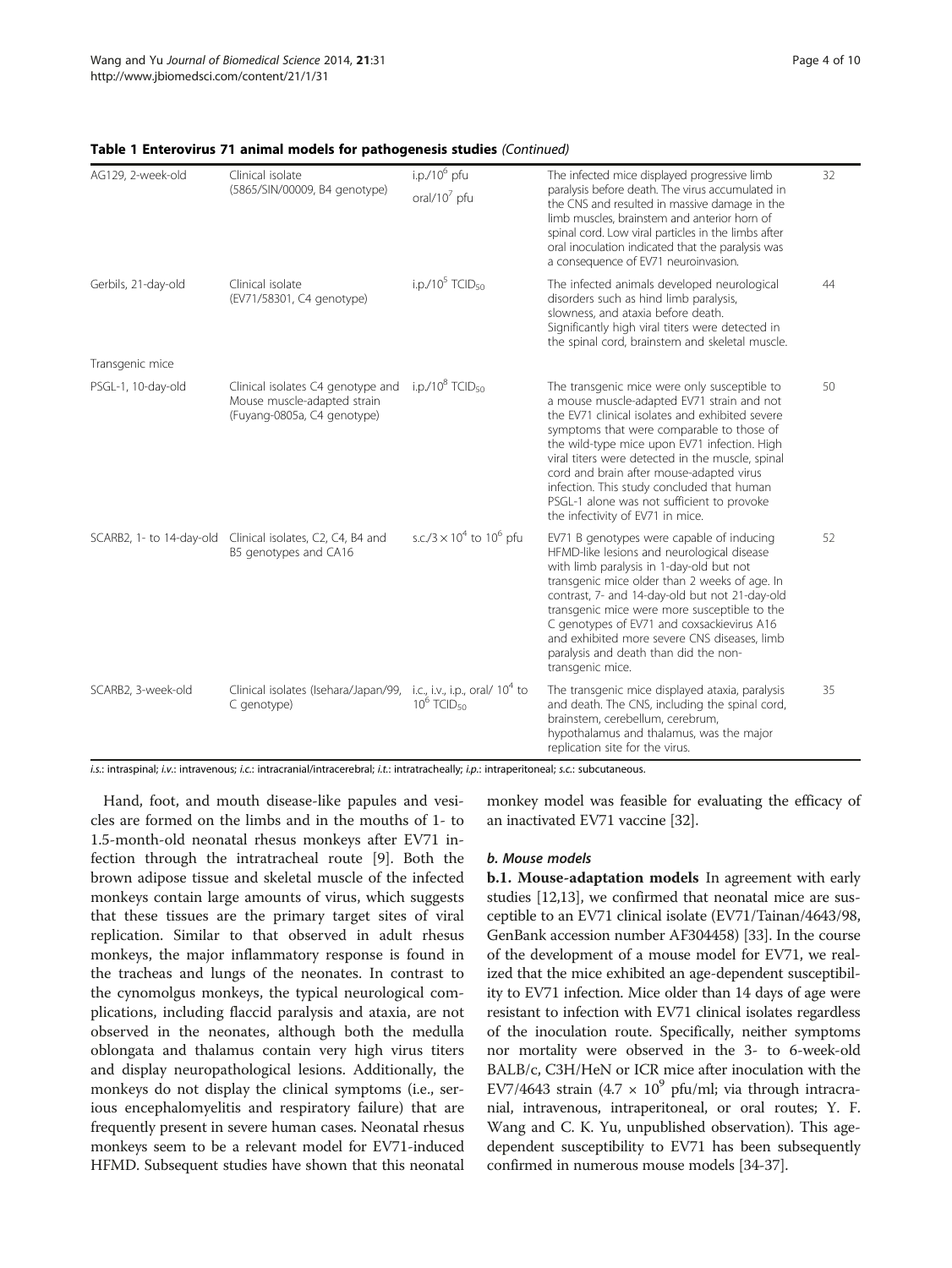To increase the virulence of EV71 in mice and to develop an oral infection model that is suitable for the study of the pathogenesis of this disease and for vaccine development, particularly live attenuated vaccines, we generated a mouse–adapted EV71 strain, i.e., EV71/MP4, after four serial passages of the parental strain EV71/4643 in mice. Strain MP4 ( $5 \times 10^6$  PFU/mouse) was capable of orally infecting 7-day-old mice and resulted in rear limb paralysis (with massive and widespread necrotizing myositis) and neuropathology (with neuronal loss and apoptosis) in the spinal cord and brainstem prior to the death of the infected mice [\[6,](#page-7-0)[15\]](#page-8-0). Subsequent study [[38](#page-8-0)] and our unpublished observations demonstrated that the mouse-adapted EV71/MP4 strain displayed strong neurotropism and was capable of consistently infecting and producing diseases that included brain infection, flaccid paralysis, pulmonary dysfunction and death in mice up to 14 days of age following intraperitoneal, intramuscular, intracranial, or oral inoculation. Furthermore, by observing the lag time of the disease progression between the distal and proximal viral inoculations via the use of colchicine, a fast axonal transport inhibitor, we demonstrated that retrograde axonal transport in neuron cells, but not hematogenous transport, might be the major transmission route of EV71 in mice [[38\]](#page-8-0). This assumption has been supported by other studies that have used both mice [[34,39](#page-8-0)] and rhesus monkeys [[9\]](#page-8-0).

This mouse-adapted EV71 model also allowed us to discover that type I interferon is an essential innate defense mechanism that controls EV71 infection in mice [[40](#page-8-0)] and that EV71 per se inhibited the type I IFN system via the 3C protease while provoking a proinflammatory cytokine response [[41](#page-8-0)].

The mouse-adaption approach has been extensively adopted by other investigators to develop infectious models. Chua et al. [\[35](#page-8-0)] selected a mouse-adapted strain, i.e., MP-26 M, after six passages of a cell-adapted clinical isolate (CHO-adapted EV71-26 M) in newborn BALB/c mice via intracranial inoculation. After intramuscular, intracerebral or intraperitoneal challenge of the EV71/MP-26 M, both 1- and 7-day-old BALB/c mice developed limb paralysis with high tissue viral loads in the skeletal muscle. Interestingly, this study again demonstrated that the VP1 mutation (G145E) alone was sufficient to increase the virulence of this virus in mice. Our related studies revealed that the substitution of three of the nucleotides of EV71/MP4 in the 5′-NTR (C158U), VP1 (G145E), and VP2 (K149M) regions were responsible for the increased viral infectivity in vitro and the mouse virulence [\[6](#page-7-0)[,42,43](#page-8-0)]. These results agree with those of Arita et al. [\[36\]](#page-8-0) and Chua et al. [\[35\]](#page-8-0).

Similarly, Ong et al. [[39](#page-8-0)] observed that EV71 could induce encephalomyelitis in 2-week-old but not 4-week-old ICR mice after inoculation with a mouse-adapted strain

that was isolated from 1-day-old mice after serial passage of the virus in the brain tissue. The mouse-adapted EV71 strain was capable of infecting mice through both oral and parenteral routes and was capable of entering the CNS via peripheral motor nerves.

Wang et al. [\[44](#page-8-0)] isolated a mouse muscle-adapted EV71 strain named Fuyang-0805a after four passages of the parental EV71 strain in skeletal muscle. The Fuyang-0805a strain exhibited strong myotropism and induced severe necrotizing myositis in both skeletal and cardiac muscles and induced intestinitis in 1-day-old ICR mice after intraperitoneal infection. There were many mutations in the genome of the muscle-adapted virus, including VP1 (E145Q), which had previously been reported by Chua et al. [\[35\]](#page-8-0) and Huang et al. [[43\]](#page-8-0).

Arita *et al.* [[36\]](#page-8-0) took another approach to generating mouse-adapted EV71 strains in adult immunodeficient mice, which theoretically involved less selective pressure on the virus. The EV71(NOD/SCID) strain was isolated after three passages of the parental virus in the brains of 3-week-old NOD/SCID mice and caused paralysis in 3- to 4-week-old NOD/SCID mice. The adapted virus contained a single amino acid substitution in the VP1 region of EV71 (G145E) that was found to be essential for the mouse-adapted phenotype in NOD/SCID mice. Likewise, Caine et al. [\[45\]](#page-8-0) generated mouse-adapted EV71 strains in adult immunodeficient A129 (α/β IFN receptor deficient) and AG129 (both  $\alpha$ /β and γ IFN receptor deficient) mice. The resulting virus was highly lethal to 10-week-old AG129 mice and exhibited 100% lethality; the animals developed clinical symptoms that included limb paralysis, eye irritation and loss of balance before death. It would be worthwhile to know whether this adapted virus also acquired increased virulence for immunocompetent mice.

To overcome the bias of the natural tropism of mouse-adapted/muscle-adapted strains, Khong et al. [\[34](#page-8-0)] successfully infected 2-week-old AG129 mice with a non-mouse adapted EV71 strain (a clinical isolate termed 5865/SIN/ 00009). In these immunodeficient mice, the virus exhibited strong neurotropism and induced neurological manifestations after intraperitoneal and oral routes of inoculation. Basically, this model exhibited features that closely resemble those of the murine models that had previously been reported, including clinical manifestations, tissue tropism, and histopathological changes. Collectively, the defect of the IFN system may debilitate the application of this model for the study of disease mechanisms, as alpha IFN is an essential innate defense mechanism for controlling EV71 in mice [[40\]](#page-8-0), and defects in beta IFN signaling (type II IFN) may alter the EV71-induced immunopathogenesis observed in immunocompetent hosts [\[41](#page-8-0)].

Yao et al. [[46](#page-8-0)] experimentally infected 21-day-old gerbils (Meriones unguiculatus) with an EV71 clinical isolate (EV71/58301, C4 genotype) via intraperitoneal inoculation.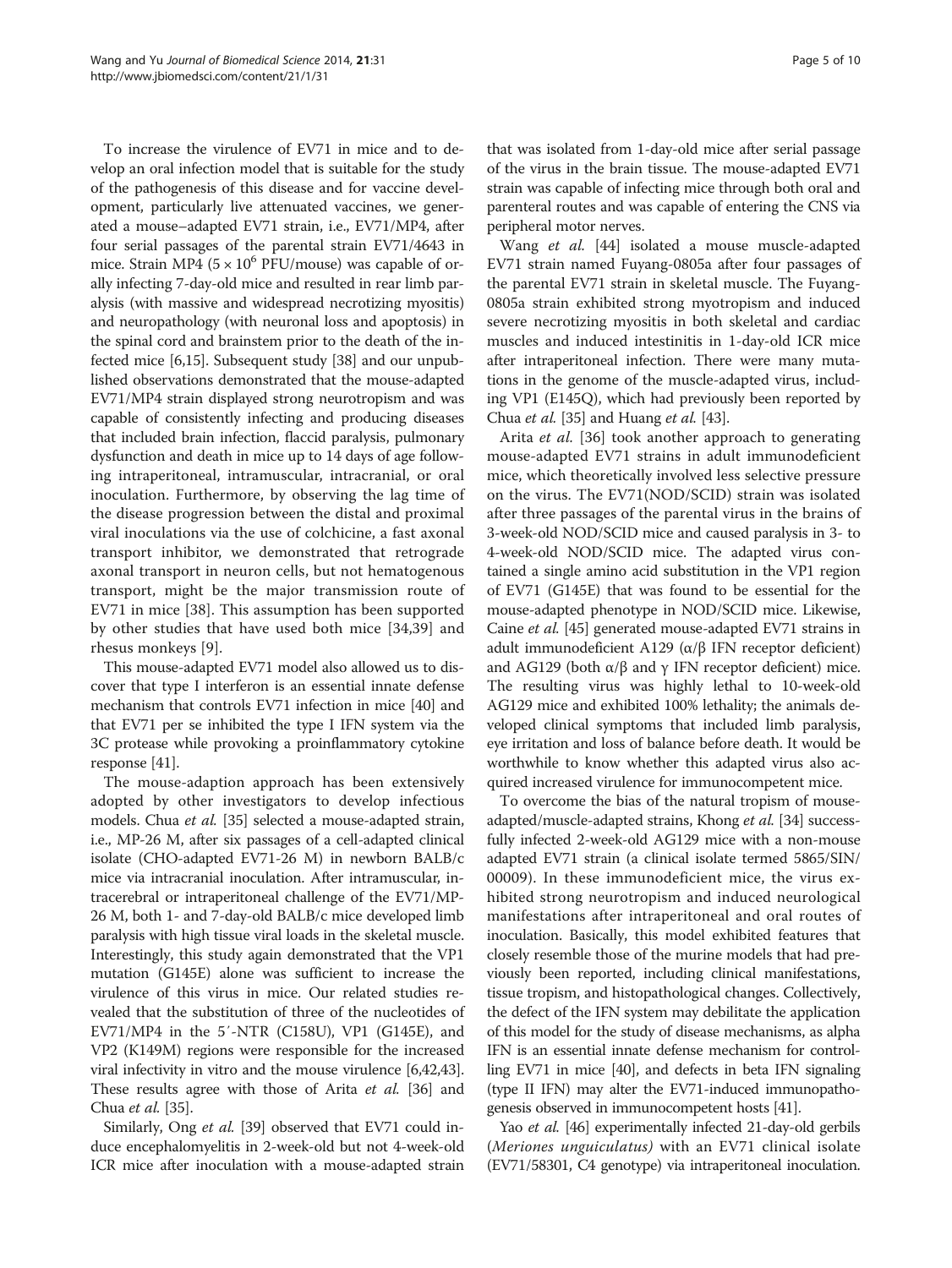The infected animals developed neurological disorders and histopathological abnormalities that were similar to those that have been reported in the mouse models.

b.2. Transgenic mouse models Viral receptors determine the host ranges and tissue-specific tropisms of enterovirus [[47](#page-8-0)]. Two human receptors for EV71 were identified in 2009: the human P-selectin glycoprotein ligand-1 (PSGL-1, CD162) [\[48\]](#page-8-0), and the human scavenger receptor class B, member 2 (SCARB2) [\[49\]](#page-8-0). PSGL-1 is a sialomucin membrane protein that is expressed exclusively by myeloid and lymphoid white blood cells and platelets and has a major role in the early stages of inflammation. SCARB2 is also known as lysosomal integral membrane protein II or CD36b-like-2. SCARB2 is localized mainly to lysosomes and is widely expressed in many human tissues and cell types. Additionally, sialyated glycans [\[50\]](#page-8-0) and annexin II [[51](#page-8-0)] have also been reported to be candidate receptors for EV71. Given the success of poliovirus receptor transgenic mice in studies of poliovirus pathogenesis and vaccine efficacy, transgenic mice expressing EV71 receptors have been actively developed.

Liu et al. [[52\]](#page-8-0) established a transgenic mouse line that expresses the human PSGL-1 gene. However, these animals are only susceptible to a mouse muscle-adapted EV71 strain and not to EV71 clinical isolates, and these animals exhibited severe symptoms that are comparable to those of wild-type mice upon EV71 infection. Given that PSGL-1 is expressed by the dendritic cells in lymph nodes and macrophages in the intestinal mucosa [\[53](#page-9-0)], which are the primary sites of EV71 replication, it has been speculated that human PSGL-1 might act as a cofactor in the early stage of EV71 infection and that human PSGL-1 alone is not sufficient to provoke the infectivity of EV71 in mice. Indeed, clinical isolates have consistently exhibited low binding affinities for PSGL-1.

Lin et al. [[54\]](#page-9-0) described a human SCARB2 transgenic mouse line in which the molecule is expressed ubiquitously. In these human SCRB2 transgenic mice, EV71 B genotypes are associated with HFMD-like lesions (i.e., visible hair loss and scurf) and neurological disease that include limb paralysis in 1-day-old mice but not in mice older than 2 weeks of age. In contrast, 7- and 14-day-old but not 21-day-old human SCARB2 transgenic mice are more susceptible to the C genotypes of EV71 and coxsackievirus A16, which are more likely to produce severe CNS diseases, limb paralysis and death in these mice compared to non-transgenic mice. Overall, the human SCARB2 transgenic mice have features that are similar to those of the wild-type mouse models that have previously been reported, including age-dependent susceptibility (only until 2 weeks of age), primarily viral replication sites in the muscle and CNS and pathological changes.

Fujii et al. [[37\]](#page-8-0) generated transgenic mice that express the human SCARB2 with an expression profile that is similar to that of humans (i.e., CNS neurons, lung pneumocytes, hepatocytes and intestinal epithelium). The human SCARB2 transgenic mice older than 6 weeks of age are susceptible to infection by EV71 clinical isolates and coxsackievirus A16, which use SCARB2 as a receptor after intracranial, intravenous, intraperitoneal, and intra-gastric inoculations. The mice display EV71 neurotropism, neuropathology and clinical features (i.e., ataxia, paralysis and death) that are similar to those displayed by humans, monkeys and wild-type mice. The non-neuronal tissues do not contain EV71 antigens or exhibit pathological changes, such as pulmonary edema and cutaneous lesions. However, EV71 antigens and cutaneous lesions have been noted in 1-day-old transgenic mice after infection.

Pulmonary edema and the subsequent rapid onset of cardiopulmonary failure are hallmarks of EV71-induced mortality [[55](#page-9-0)]. Unfortunately, none of the mouse models, either the transgenic or non-transgenic models, exhibit pulmonary edema, although CNS neuropathology, muscular lesions, paralysis and death occur consistently following neuroinvasion. The absence of pulmonary edema limits the applicability of these murine models to the study of the disease mechanism of EV71.

Several reasons may explain why pulmonary edema is absent in EV71-infected mice. First, EV71-infected mice display a cytokine profile that is distinct from that of human patients, and the human cytokine profile may be essential for the formation of pulmonary edemas [[56](#page-9-0)]. Second, the nucleus tractus solitarii (NTS), an area known to contribute to the development of pulmonary edema in rats following injury [[57,58\]](#page-9-0), is not the CNS target of EV71 infection in mice. Third, over-activation of the sympathetic nervous system may be required for the development of classic pulmonary edema symptoms, which may be absent in the mouse models [\[59\]](#page-9-0).

# Animal models for testing vaccines and therapeutics a. Vaccines

Both live attenuated and inactivated whole virus vaccines have achieved successful control of poliovirus [\[60](#page-9-0)]. Thus, it is logical to believe that EV71, which is similar to poliovirus, can also be controlled with by vaccination. The fact that passive transfer of specific antiserum provides protection against EV71 lethal challenge clearly illustrates not only the important role of humoral immunity in the control of EV71 but also the feasibility of vaccination [[33](#page-8-0)]. Several EV71 vaccine candidates, including live-attenuated virus [[30](#page-8-0)], inactivated whole virus [[33,](#page-8-0)[54,61-64\]](#page-9-0), recombinant viral protein [\[65-67\]](#page-9-0), virus-like particles and DNA vaccines [\[66,68,69](#page-9-0)], have been developed, and their immunogenicity and efficiency have been evaluated in animal models.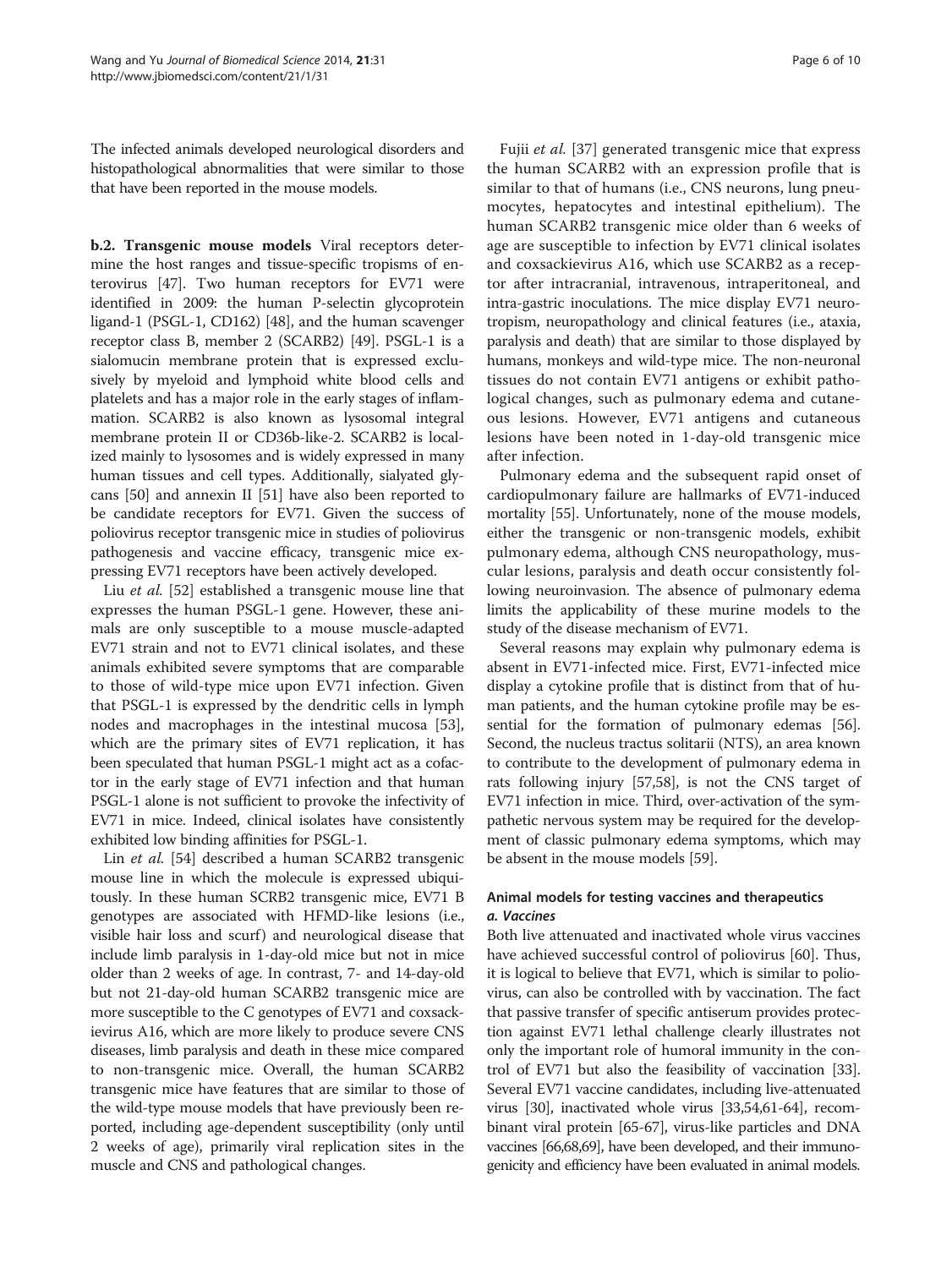Although they are not the natural hosts for human EV71, both mice and rhesus monkeys have demonstrated the same immunogenicity (in terms of neutralization of antibody titers and specific CD8<sup>+</sup> T cell responses) elicited by EV71 vaccine candidates [\[61](#page-9-0)]. Furthermore, it is technically feasible to assess the efficiency of inactivated vaccines in both animal species using distinct indicators, i.e., survival rates (mice), pathology (monkeys) and tissue viral loads (monkeys).

Given the age-dependent susceptibility to EV71 of laboratory mice, the EV71 vaccine candidates have primarily been tested using maternal immunization in which the dams are immunized before or during pregnancy, and the newborn pups receive lethal challenges after delivery. The efficacy of a formalin-inactivated whole-virus vaccine was first demonstrated in this setting as it prolonged the survival of pups after EV71 lethal challenge [[33\]](#page-8-0). Subsequently, this strategy had been applied to the testing of other vaccine formulations [[70-72](#page-9-0)].

Using an oral infection model, for the first time, we proved the concept that live vaccines are feasible for protection against EV71 [[73\]](#page-9-0). In our hands, oral infection (intra-gastric challenge with mouse-adapted EV71 strains) only worked in mice that were 7 days old or younger. Despite this short time frame for immunization, we were able to demonstrate that 1-day-old mice were tolerant of an avirulent EV71 strain and mounted both systemic and mucosal antibody responses with neutralizing activities. More importantly, live EV71 active immunization at 1 day of age reduced the mortality of the mice following lethal challenge at 7 days of age. The same strategy had been applied to the testing of the efficacy of other live and inactivated EV71 vaccine candidates [\[54\]](#page-9-0) and to examination of the therapeutic potential of a neutralizing antibody based on neonatal human SCARB2 transgenic mice [[74](#page-9-0)].

Our related study showed that whole body exposures to EV71 viral suspension are an effective and less stressful alternative for inducing the lethal infection of newborn mice via the oral route [\[75\]](#page-9-0). In laboratory mice, fecal-oral transmission of EV71 between infected and non-infected littermates occurs after close contact [[6,](#page-7-0)[15](#page-8-0)]. Systemic infection of neonate rhesus monkeys has also been noted following intranasal inoculation with stool specimens from EV71-infected monkeys [[9\]](#page-8-0).

Non-human primates have also been used to test the immunogenicity and immunoprotection of potential EV71 vaccine candidates [[32](#page-8-0)[,61,68\]](#page-9-0). Macaque monkeys develop both specific humoral and cellular immune responses to both an inactivated EV71 vaccine and an EV71 virus-like particle (VLP) vaccine [[68\]](#page-9-0). However, challenge experiments have not been performed to evaluate the efficacies of these vaccine candidates. Chen et al. [[32](#page-8-0)] reported that neonatal (1.5-month-old) rhesus monkeys that are intramuscularly immunized with a formalin-inactivated, alum-

based EV71 vaccine exhibit repressed viral-induced inflammatory reactions in the CNS and reduced IL-6, IFN-γ, and TNF-α production. Adult rhesus monkeys that are immunized with the inactivated vaccine also exhibit good humoral and cellular immune responses and reduced pathologies and tissue viral loads upon live virus challenge [[61\]](#page-9-0).

Antibody-related reactions, i.e., antibody-dependent enhanced infection [[76,77\]](#page-9-0) and antibody-mediated cytotoxicity [\[78\]](#page-9-0), may represent a safety concern for vaccine development. Ch'ng et al. [[78](#page-9-0)] demonstrated that the absence of EV71-neutralizing antibodies in the cerebrospinal fluid of vaccine-immunized and EV71-challenged monkeys, which implies that antibody-mediated responses might not be an issue, at least in monkeys.

## b. Therapeutics

EV71 mouse models had been employed to test the anti-EV71 activities of drugs that were originally developed against human rhinoviruses and polioviruses, including pleconaril [[79](#page-9-0),[80](#page-9-0)], ribavirin [[34,](#page-8-0)[79,81\]](#page-9-0) and rupintrivir [[82\]](#page-9-0). The efficacies of interferon-α [[40,](#page-8-0)[83\]](#page-9-0) and interfering RNAs (siRNAs) [[84\]](#page-9-0) in inhibiting viral replication have also been examined in this setting. Generally, these anti-viral interventions exhibit certain protective or therapeutic effects when given either before or after EV71 infection that include reductions in morality and tissue virus loads and the alleviation of lesions. As susceptibility to EV71 is age dependent, only neonatal mice can be effectively infected. Thus, if an adult model were available, increasing the dosage and the number of treatments would improve the efficacy of the antiviral drugs.

Lactoferrin is a glycoprotein that is present in external secretions of mammals, such as breast milk, tears, saliva and mucous secretion [[85\]](#page-9-0). Studies have demonstrated that lactoferrin can inhibit EV71 infection by blocking the absorption or receptor-mediated binding of the virus to the target cells [[86,87\]](#page-9-0). Chen et al. [\[88\]](#page-9-0) generated a transgenic mouse that expressed the porcine lactoferrin in milk. Interestingly, four-day-old lectoferrin transgenic mice are resistant to EV71 lethal challenge. This finding raises the possibility of developing transgenic cows or goats for the mass production of lactoferrin-enriched milks and provides an evidence base that encourages breast-feeding in humans.

## Conclusion

None of the monkey or mouse EV71 models that have been developed thus far recapitulate all of the aspects of the human disease; some of these models lack face validity (i.e., resemblance to human symptoms) and others lack construct validity (i.e., similarity to the underlying cause of the human disease). The limited studies that have been conducted in non-human primates have shown a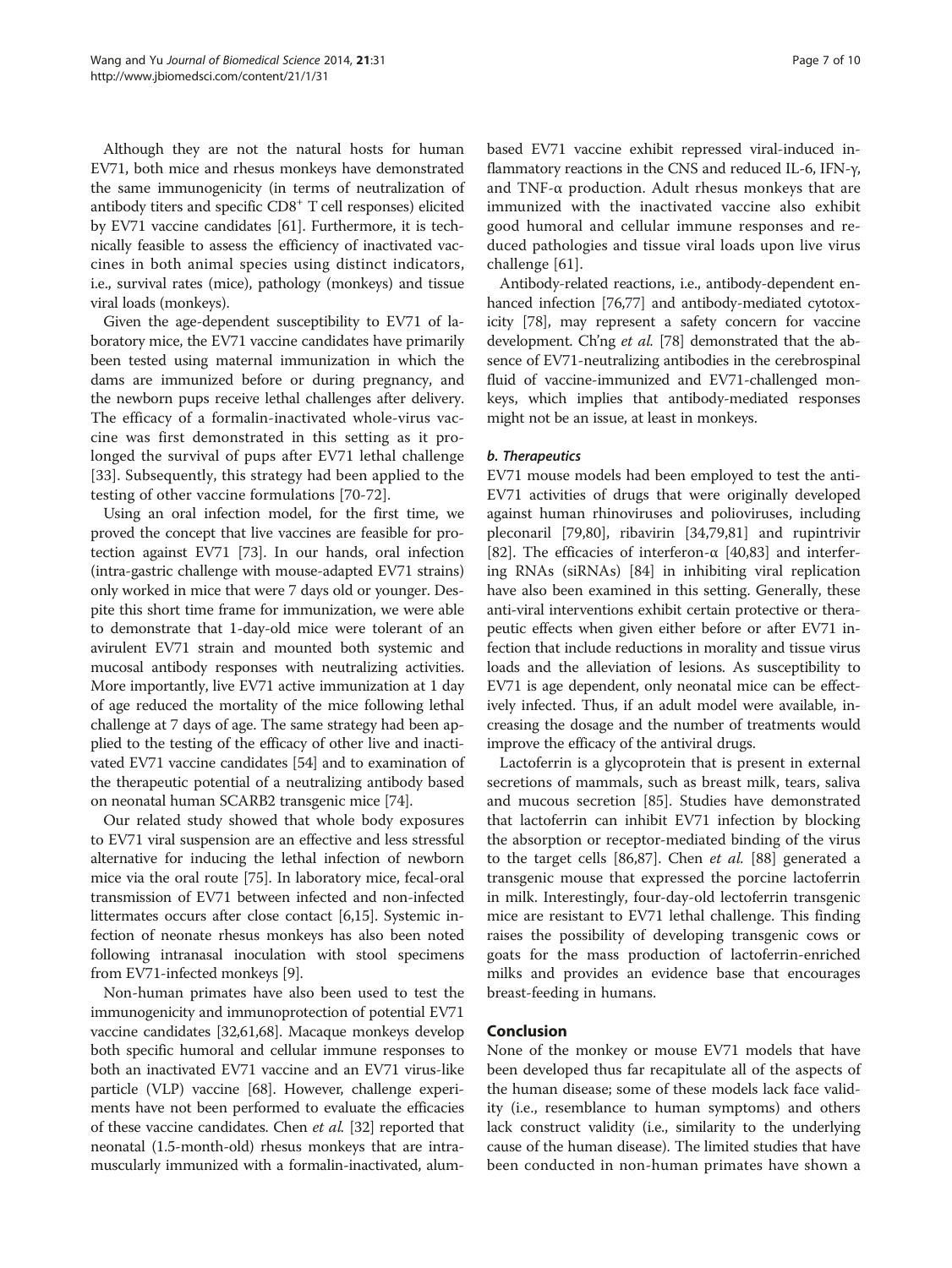<span id="page-7-0"></span>diversity of EV71 infections in different monkey species in terms of tissue tropisms, primary viral replication sites and disease manifestations. In general, the nonhuman primate models are suitable for studying the course of EV71 systemic infection. Indeed, these studies using monkey models have advanced our knowledge of the transmission modes and routes, clinical manifestations, pathologies, viral distributions, and immune responses related to EV71 infection, and these factors are impossible to directly observe in human patients. Additionally, monkeys seem to be better suited than mice for evaluating the immunogenicity of EV71 vaccine candidates and are feasible for use in vaccine challenge tests that use indicators other than those used in the mouse models.

It is still unknown whether monkey EV71 neurovirulence tests will be valuable as quantitative and sensitive methods for detecting neurovirulent variants in live attenuated vaccine products because all of the EV71 genotypes and genogroups that have been tested are neurovirulent to cynomolgus monkeys. Furthermore, monkey systems would most likely be replaced by EV71 receptortransgenic mice model when such models become available.

No adult mouse model with full validity has been established so far. Although adaptation would increase the mouse virulence of the EV71 clinical isolates, the mouseadapted viruses themselves are unable to infect immunocompetent mice beyond weanling age. Although older immunodeficient mice (i.e., young adults) are susceptible to the adapted viruses derived from immunodeficient hosts, pulmonary edema has never been observed. Moreover, the strong myotropism of the mouse-adapted virus would definitely alter the role of virus-related neuropathology in the disease mechanism. Despite these shortcomings, neonatal mouse models with mouse-adapted viruses have contributed significantly to the study of EV71 infection [[38\]](#page-8-0) and vaccine development [[89](#page-9-0)]. More effort should be applied to creating adult mouse models with non-mouse adapted strains. These types of model will provide better systems with longer age time frames for the induction of the disease and/or immunization.

Human PSGL-1 transgenic mice are far from practical. PSGL-1 is not expressed in neurons, which are the cellular target of EV71; thus, these transgenic mice only acquiring a transient infection of the gastrointestinal tract. Young adult human SCARB2 transgenic mice (up to 6 weeks of age) seem to be more vulnerable to the virus; however, EV71-infected mice do not express the complete set of human symptoms nor do they exhibit a disease mechanism that is similar to the underlying cause of the human disease. In theory, the identification of all of the human EV71 receptors and co-receptors and the generation of transgenic mice that express all of these receptors are

crucial to EV71 research and vaccine development. The transgenic system represents a promising approach to create relevant models of EV71.

The increased size and frequency of EV71 outbreaks that have occurred over the past 16 years in the Asia-Pacific region have caused serious public health concerns. Fortunately, an inactivated EV71 vaccine has already undergone a phase III clinical trial in China [\[90](#page-9-0)]. Although an effective vaccine is expected in the near future, many questions regarding the nature and host response of the virus must be resolved, as these factors may compromise the safety of the vaccine. These issues include viral evolution and recombination [[91,92](#page-9-0)] and antibody-mediated reactions [[76-78](#page-9-0)]. Appropriate animal models with full validity are indispensable for answering these questions and providing a better system for vaccine and drug development.

### Competing interests

The authors declare that they have no competing interests.

#### Authors' contributions

YFW wrote the manuscript; CKY critically revised the manuscript. Both authors have read and approved the final manuscript.

#### Author details

<sup>1</sup> Center of Infectious Disease and Signaling Research, Collage of Medicine, National Cheng Kung University, Tainan, Taiwan. <sup>2</sup>National Institute of Infectious Diseases and Vaccinology, National Health Research Institutes, Zhunan, Taiwan. <sup>3</sup> Department of Microbiology and Immunology, Collage of Medicine, National Cheng Kung University, No. 1, University Road, Tainan 70101, Taiwan. <sup>4</sup> National Laboratory Animal Center, National Applied Research Laboratories, Taipei, Taiwan.

### Received: 31 December 2013 Accepted: 11 April 2014 Published: 17 April 2014

#### References

- 1. Stanway G, Brown F, Christian P, Hovi T, Hyypia T, King AMQ, Knowles NJ, Lemon SM, Minor PD, Pallansch MA, Palmenberg AC, Skern T: Family Picornaviridae. In Virus Taxonomy Eighth Report of the International Committee on Taxonomy of Viruses. Edited by Fauquet CM, Mayo MA, Maniloff J, Desselberger U, Ball LA. San Diego: Elsevier Academic Press; 2005:757–778.
- 2. Schmidt NJ, Lennette EH, Ho HH: An apparently new enterovirus isolated from patients with disease of the central nervous system. J Infect Dis 1974, 129:304–309.
- 3. Ho M, Chen ER, Hsu KH, Twu SJ, Chen KT, Tsai SF, Wang JR, Shih SR: An epidemic of enterovirus 71 infection in Taiwan. Taiwan Enterovirus Epidemic Working Group. N Engl J Med 1999, 341:929–935.
- 4. Landry ML, Fonseca SN, Cohen S, Bogue CW: Fatal enterovirus type 71 infection: rapid detection and diagnostic pitfalls. Pediatr Infect Dis J 1995, 14:1095–1100.
- 5. Chan LG, Parashar UD, Lye MS, Ong FG, Zaki SR, Alexander JP, Ho KK, Han LL, Pallansch MA, Suleiman AB, Jegathesan M, Anderson LJ: Deaths of children during an outbreak of hand, foot, and mouth disease in sarawak, malaysia: clinical and pathological characteristics of the disease. For the Outbreak Study Group. Clin Infect Dis 2000, 31:678-683.
- 6. Wang YF, Chou CT, Lei HY, Liu CC, Wang SM, Yan JJ, Su IJ, Wang JR, Yeh TM, Chen SH, Yu CK: A mouse-adapted enterovirus 71 strain causes neurological disease in mice after oral infection. J Virol 2004, 78:7916–7924.
- 7. McMinn PC: An overview of the evolution of enterovirus 71 and its clinical and public health significance. FEMS Microbiol Rev 2002, 26:91–107.
- 8. Lin MT, Wang JK, Lu FL, Wu ET, Yeh SJ, Lee WL, Wu JM, Wu MH: Heart rate variability monitoring in the detection of central nervous system complications in children with enterovirus infection. J Crit Care 2006, 21:280–286.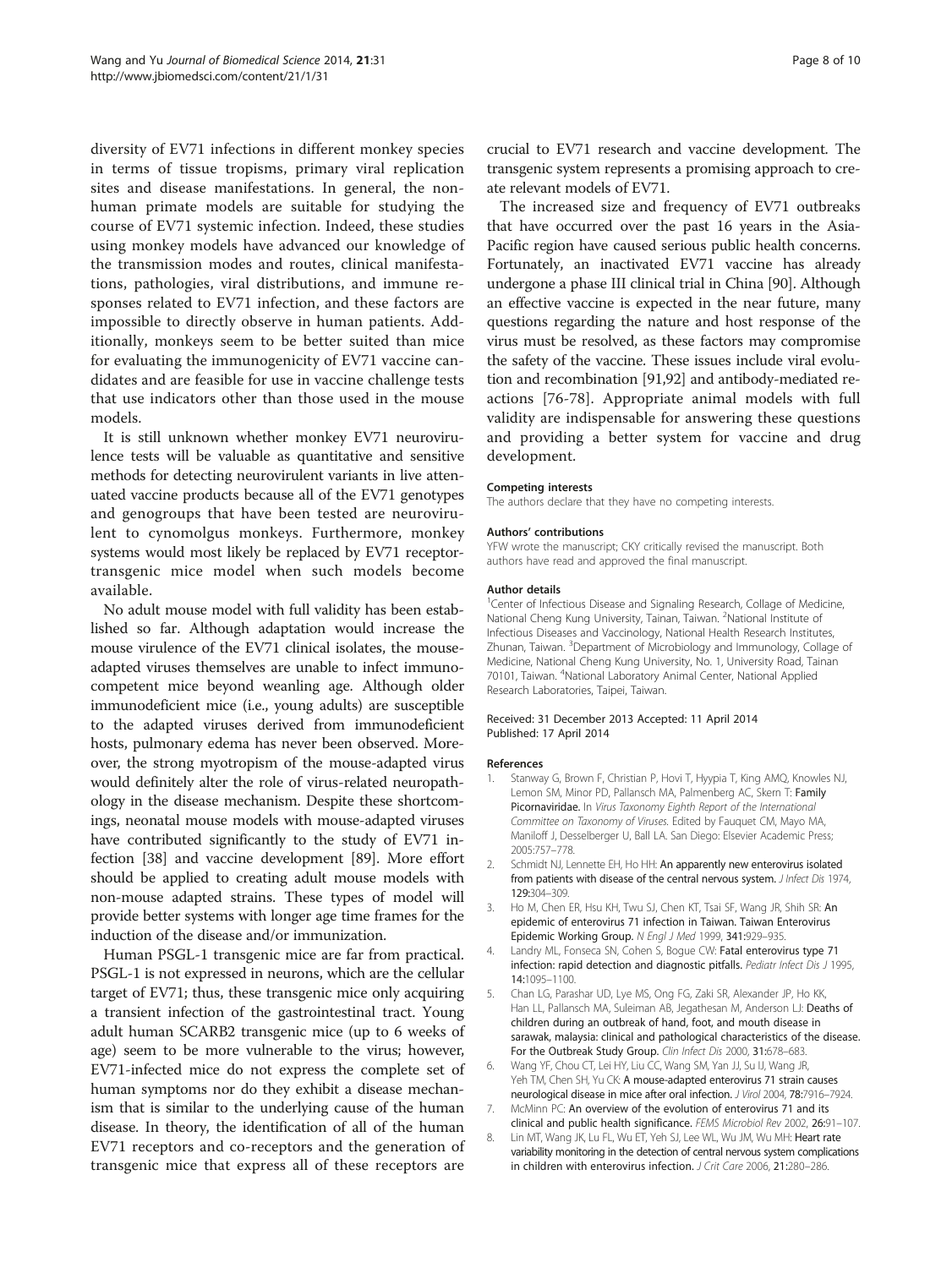- <span id="page-8-0"></span>9. Liu L, Zhao H, Zhang Y, Wang J, Che Y, Dong C, Zhang X, Na R, Shi H, Jiang L, Wang L, Xie Z, Cui P, Xiong X, Liao Y, Zhao S, Gao J, Tang D, Li Q: Neonatal rhesus monkey is a potential animal model for studying pathogenesis of EV71 infection. Virology 2011, 412:91–100.
- 10. Hsiung GD: Chapter 14: Picornaviridae. In Hsiung's Diagnostic Virology. 4th edition. Edited by Hsiung GD, Fong CKY, Landry ML. Yale University Press: New Haven; 1994:119–140.
- 11. Melnick JL: The discovery of the enteroviruses and the classification of poliovirus among them. Biologicals 1993, 21:305–309.
- 12. Chumakov M, Voroshilova M, Shindarov L, Lavrova I, Gracheva L, Koroleva G, Vasilenko S, Brodvarova I, Nikolova M, Gyurova S, Gacheva M, Mitov G, Ninov N, Tsylka E, Robinson I, Frolova M, Bashkirtsev V, Martiyanova L, Rodin V: Enterovirus 71 isolated from cases of epidemic poliomyelitis-like disease in Bulgaria. Arch Virol 1979, 60:329–340.
- 13. Zheng ZM, Zhang JH, Zhu WP, He PJ: Isolation of enterovirus type 71 from the vesicle fluid of an adult patient with hand-foot-mouth disease in China. Virol Sin 1989, 4:375–382.
- 14. Hashimoto I, Hagiwara A, Kodama H: Neurovirulence in cynomolgus monkeys of enterovirus 71 isolated from a patient with hand, foot and mouth disease. Arch Virol 1978, 56:257–261.
- 15. Chen YC, Yu CK, Wang YF, Liu CC, Su IJ, Lei HY: A murine oral enterovirus 71 infection model with central nervous system involvement. J Gen Virol 2004, 85:69–77.
- 16. Wang SM, Lei HY, Yu CK, Wang JR, Su IJ, Liu CC: Acute chemokine response in the blood and cerebrospinal fluid of children with enterovirus 71-associated brainstem encephalitis. J Infect Dis 2008, 198:1002–1006.
- 17. Wang SM, Lei HY, Liu CC: Cytokine immunopathogenesis of enterovirus 71 brain stem encephalitis. Clin Dev Immunol 2012, 2012:876241.
- 18. Wang SM, Liu CC, Tseng HW, Wang JR, Huang CC, Chen YJ, Yang YJ, Lin SJ, Yeh TF: Clinical spectrum of enterovirus 71 infection in children in southern Taiwan, with an emphasis on neurological complications. Clin Infect Dis 1999, 29:184–190.
- 19. Huang CC, Liu CC, Chang YC, Chen CY, Wang ST, Yeh TF: Neurologic complications in children with enterovirus 71 infection. N Engl J Med 1999, 341:936–942.
- 20. Lin TY, Chang LY, Hsia SH, Huang YC, Chiu CH, Hsueh C, Shih SR, Liu CC, Wu MH: The 1998 enterovirus 71 outbreak in Taiwan: pathogenesis and management. Clin Infect Dis 2002, 34(Suppl 2):S52–S57.
- 21. Hashimoto I, Hagiwara A: Pathogenicity of a poliomyelitis-like disease in monkeys infected orally with enterovirus 71: a model for human infection. Neuropathol Appl Neurobiol 1982, 8:149–156.
- 22. Nagata N, Shimizu H, Ami Y, Tano Y, Harashima A, Suzaki Y, Sato Y, Miyamura T, Sata T, Iwasaki T: Pyramidal and extrapyramidal involvement in experimental infection of cynomolgus monkeys with enterovirus 71. J Med Virol 2002, 67:207–216.
- 23. Nagata N, Iwasaki T, Ami Y, Tano Y, Harashima A, Suzaki Y, Sato Y, Hasegawa H, Sata T, Miyamura T, Shimizu H: Differential localization of neurons susceptible to enterovirus 71 and poliovirus type 1 in the central nervous system of cynomolgus monkeys after intravenous inoculation. J Gen Virol 2004, 85:2981–2989.
- 24. Lum LC, Wong KT, Lam SK, Chua KB, Goh AY: Neurogenic pulmonary oedema and enterovirus 71 encephalomyelitis. Lancet 1998, 352:1391.
- 25. Wong KT, Lum LC, Lam SK: Enterovirus 71 infection and neurologic complications. N Engl J Med 2000, 342:356–358.
- 26. Shieh WJ, Jung SM, Hsueh C, Kuo TT, Mounts A, Parashar U, Yang CF, Guarner J, Ksiazek TG, Dawson J, Goldsmith C, Chang GJ, Oberste SM, Pallansch MA, Anderson LJ, Zaki SR: Pathologic studies of fatal cases in outbreak of hand, foot, and mouth disease, Taiwan. Emerg Infect Dis 2001, 7:146–148.
- 27. Chang LY, Lin TY, Hsu KH, Huang YC, Lin KL, Hsueh C, Shih SR, Ning HC, Hwang MS, Wang HS, Lee CY: Clinical features and risk factors of pulmonary oedema after enterovirus-71-related hand, foot, and mouth disease. Lancet 1999, 354:1682-1686.
- 28. Ho M: Enterovirus 71: the virus, its infections and outbreaks. J Microbiol Immunol Infect 2000, 33:205–216.
- 29. Arita M, Shimizu H, Nagata N, Ami Y, Suzaki Y, Sata T, Iwasaki T, Miyamura T: Temperature-sensitive mutants of enterovirus 71 show attenuation in cynomolgus monkeys. J Gen Virol 2005, 86:1391–1401.
- 30. Arita M, Nagata N, Iwata N, Ami Y, Suzaki Y, Mizuta K, Iwasaki T, Sata T, Wakita T, Shimizu H: An attenuated strain of enterovirus 71 belonging to genotype a showed a broad spectrum of antigenicity with attenuated neurovirulence in cynomolgus monkeys. J Virol 2007, 81:9386–9395.
- 31. Zhang Y, Cui W, Liu L, Wang J, Zhao H, Liao Y, Na R, Dong C, Wang L, Xie Z, Gao J, Cui P, Zhang X, Li Q: Pathogenesis study of enterovirus 71 infection in rhesus monkeys. Lab Invest 2011, 91:1337–1350.
- 32. Chen H, Zhang Y, Yang E, Liu L, Che Y, Wang J, Zhao H, Tang D, Dong C, Yang L, Shen D, Wang X, Liao Y, Wang L, Na R, Liang Y, Li Q: The effect of enterovirus 71 immunization on neuropathogenesis and protein expression profiles in the thalamus of infected rhesus neonates. Virology 2012, 432:417–426.
- 33. Yu CK, Chen CC, Chen CL, Wang JR, Liu CC, Yan JJ, Su IJ: Neutralizing antibody provided protection against enterovirus type 71 lethal challenge in neonatal mice. J Biomed Sci 2000, 7:523–528.
- 34. Khong WX, Yan B, Yeo H, Tan EL, Lee JJ, Ng JK, Chow VT, Alonso S: A non-mouse-adapted enterovirus 71 (EV71) strain exhibits neurotropism, causing neurological manifestations in a novel mouse model of EV71 infection. J Virol 2012, 86:2121–2131.
- 35. Chua BH, Phuektes P, Sanders SA, Nicholls PK, McMinn PC: The molecular basis of mouse adaptation by human enterovirus 71. J Gen Virol 2008, 89:1622–1632.
- 36. Arita M, Ami Y, Wakita T, Shimizu H: Cooperative effect of the attenuation determinants derived from poliovirus sabin 1 strain is essential for attenuation of enterovirus 71 in the NOD/SCID mouse infection model. J Virol 2008, 82:1787–1797.
- 37. Fujii K, Nagata N, Sato Y, Ong KC, Wong KT, Yamayoshi S, Shimanuki M, Shitara H, Taya C, Koike S: Transgenic mouse model for the study of enterovirus 71 neuropathogenesis. Proc Natl Acad Sci U S A 2013, 110:14753–14758.
- 38. Chen CS, Yao YC, Lin SC, Lee YP, Wang YF, Wang JR, Liu CC, Lei HY, Yu CK: Retrograde axonal transport: a major transmission route of enterovirus 71 in mice. J Virol 2007, 81:8996-9003.
- 39. Ong KC, Badmanathan M, Devi S, Leong KL, Cardosa MJ, Wong KT: Pathologic characterization of a murine model of human enterovirus 71 encephalomyelitis. J Neuropathol Exp Neurol 2008, 67:532-542.
- 40. Liu ML, Lee YP, Wang YF, Lei HY, Liu CC, Wang SM, Su IJ, Wang JR, Yeh TM, Chen SH, Yu CK: Type I interferons protect mice against enterovirus 71 infection. J Gen Virol 2005, 86:3263–3269.
- 41. Lee YP, Wang YF, Wang JR, Huang SW, Yu CK: Enterovirus 71 blocks selectively type I interferon production through the 3C viral protein in mice. J Med Virol 2012, 84:1779–1789.
- 42. Yeh MT, Wang SW, Yu CK, Lin KH, Lei HY, Su IJ, Wang JR: A single nucleotide in stem loop II of 5′-untranslated region contributes to virulence of enterovirus 71 in mice. PLoS One 2011, 6:e27082.
- 43. Huang SW, Wang YF, Yu CK, Su IJ, Wang JR: Mutations in VP2 and VP1 capsid proteins increase infectivity and mouse lethality of enterovirus 71 by virus binding and RNA accumulation enhancement. Virology 2012, 422:132–143.
- 44. Wang W, Duo J, Liu J, Ma C, Zhang L, Wei Q, Qin C: A mouse muscle-adapted enterovirus 71 strain with increased virulence in mice. Microbes Infect 2011, 13:862–870.
- 45. Caine EA, Partidos CD, Santangelo JD, Osorio JE: Adaptation of enterovirus 71 to adult interferon deficient mice. PLoS One 2013, 8:e59501.
- 46. Yao PP, Qian L, Xia Y, Xu F, Yang ZN, Xie RH, Li X, Liang WF, Huang XX, Zhu ZY, Zhu HP: Enterovirus 71-induced neurological disorders in young gerbils. Meriones unguiculatus: development and application of a neurological disease model. PLoS One 2012, 7:e51996.
- 47. JM B: Receptors. In The Picornavirus. Edited by Ehrenfeld E, Domingo E, Roos RP. Washington, DC: ASM Press; 2010:73–86.
- 48. Nishimura Y, Shimojima M, Tano Y, Miyamura T, Wakita T, Shimizu H: Human P-selectin glycoprotein ligand-1 is a functional receptor for enterovirus 71. Nat Med 2009, 15:794–797.
- 49. Yamayoshi S, Yamashita Y, Li J, Hanagata N, Minowa T, Takemura T, Koike S: Scavenger receptor B2 is a cellular receptor for enterovirus 71. Nat Med 2009, 15:798–801.
- 50. Yang B, Chuang H, Yang KD: Sialylated glycans as receptor and inhibitor of enterovirus 71 infection to DLD-1 intestinal cells. Virol J 2009, 6:141
- 51. Yang SL, Chou YT, Wu CN, Ho MS: Annexin II binds to capsid protein VP1 of enterovirus 71 and enhances viral infectivity. J Virol 2011, 85:11809–11820.
- 52. Liu J, Dong W, Quan X, Ma C, Qin C, Zhang L: Transgenic expression of human P-selectin glycoprotein ligand-1 is not sufficient for enterovirus 71 infection in mice. Arch Virol 2012, 157:539–543.